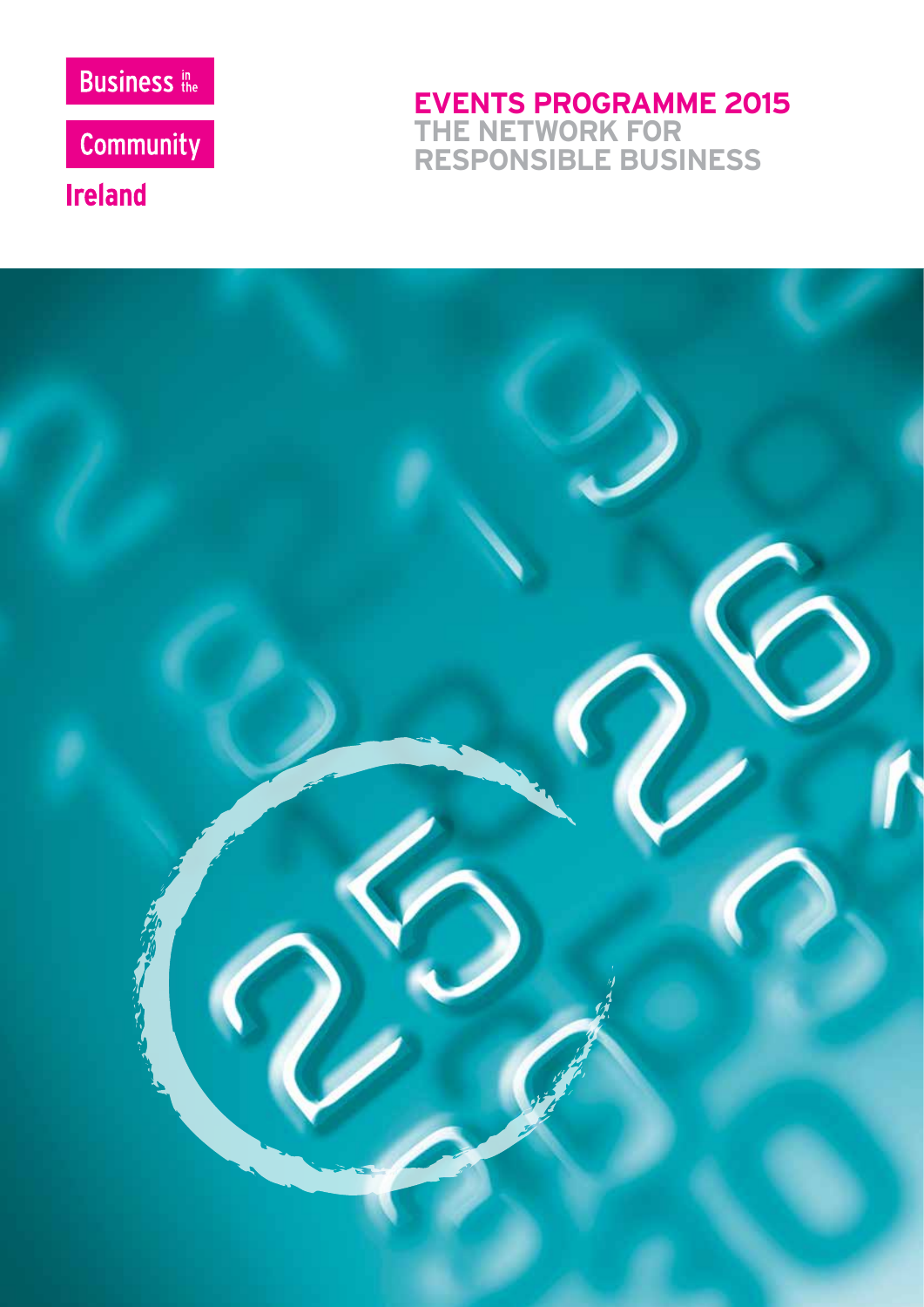# **EVENTS PROGRAMME 2015**

Our events programme is a central part of our network activities with members. The wide range of events allow for effective peer-to-peer networking and sharing of best practice. They are also essential in supporting our members in the design, delivery and profiling of their sustainable strategies and programmes.

The following outlines the range of events available to members during 2015.

|   | <b>Date</b>      | <b>Event</b>                                                                                                                                                      | <b>Location/time</b>                                    | Hosting/<br>speaking<br>opportunities |
|---|------------------|-------------------------------------------------------------------------------------------------------------------------------------------------------------------|---------------------------------------------------------|---------------------------------------|
|   | <b>JANUARY</b>   |                                                                                                                                                                   |                                                         |                                       |
|   |                  | Energy MAP Training, in partnership with Sustainable Energy<br>Authority of Ireland (SEAI)                                                                        | <b>Dublin</b>                                           | $\bigcirc$                            |
| E | <b>FEBRUARY</b>  |                                                                                                                                                                   |                                                         |                                       |
|   | 11th             | National Network Meeting 'Advanced Team Volunteering -<br>The Latest Thinking in Best Practice'                                                                   | <b>Dublin</b><br>10.30 - 12.30                          | $\bigcirc$                            |
|   | 12 <sub>th</sub> | Munster Network Meeting 'Advanced Team Volunteering -<br>The Latest Thinking in Best Practice'                                                                    | Munster<br>$10.30 - 12.30$                              | $\bigcirc$                            |
|   | 25th             | NGO Focus Group- Community Project, in association with the<br>Department of Environment, Community & Local Government                                            | Munster                                                 | $\bigcirc$                            |
|   | 26th             | NGO Focus Group- Community Project, in association with the<br>Department of Environment, Community & Local Government                                            | Munster                                                 | $\bigcirc$                            |
|   | 26th             | Best Practice in STEM Programmes, as part of a joint initiative<br>with IBM under the CSR Europe Skills for Jobs Campaign                                         | <b>Dublin</b>                                           | $\bm{\mathcal{U}}$                    |
|   | <b>MARCH</b>     |                                                                                                                                                                   |                                                         |                                       |
|   |                  | Launch of the Chambers Ireland CSR Awards                                                                                                                         | <b>Dublin</b>                                           |                                       |
|   |                  | <b>Responsible Business for SMEs</b>                                                                                                                              | Dublin & Munster                                        | $\bm{\mathcal{C}}$                    |
|   | 3rd              | CSR Stakeholder Forum on the National Action Plan for CSR,<br>facilitated by the Department of Jobs, Enterprise & Innovation<br>(By invitation of the Department) | <b>Dublin</b>                                           |                                       |
|   | 24th             | NGO Focus Group- Community Project, in association with the<br>Department of Environment, Community & Local Government                                            | Munster                                                 | $\bigcirc$                            |
|   | 25th             | Effective Community Engagement Workshop (#1 of 3)                                                                                                                 | Business in the<br>Community Ireland<br>10.00 - 12.00   | $\boldsymbol{\mathcal{U}}$            |
|   | <b>APRIL</b>     |                                                                                                                                                                   |                                                         |                                       |
|   | <b>14th</b>      | Member Companies Focus Group- Community Project,<br>in association with the Department of Environment,<br>Community & Local Government                            | Munster                                                 | $\bm{\mathcal{U}}$                    |
|   | 15th             | Effective Community Engagement Workshop (#2 of 3)                                                                                                                 | Business in the<br>Community Ireland<br>$10.00 - 12.00$ | $\bigcirc$                            |
|   | 22nd             | National Network Meeting 'Sustainability - a Differentiator<br>for your Products and Services'                                                                    | <b>Dublin</b><br>10.30 - 12.30                          | $\bigcirc$                            |
|   | 23rd             | Munster Network Meeting 'Sustainability - a Differentiator<br>for your Products and Services'                                                                     | Munster<br>10.30 - 12.30                                | $\bigcirc$                            |
|   | 23rd             | <b>CSR Showcase 'What Cork Businesses are Doing'</b>                                                                                                              | Munster                                                 | $\bigcirc$                            |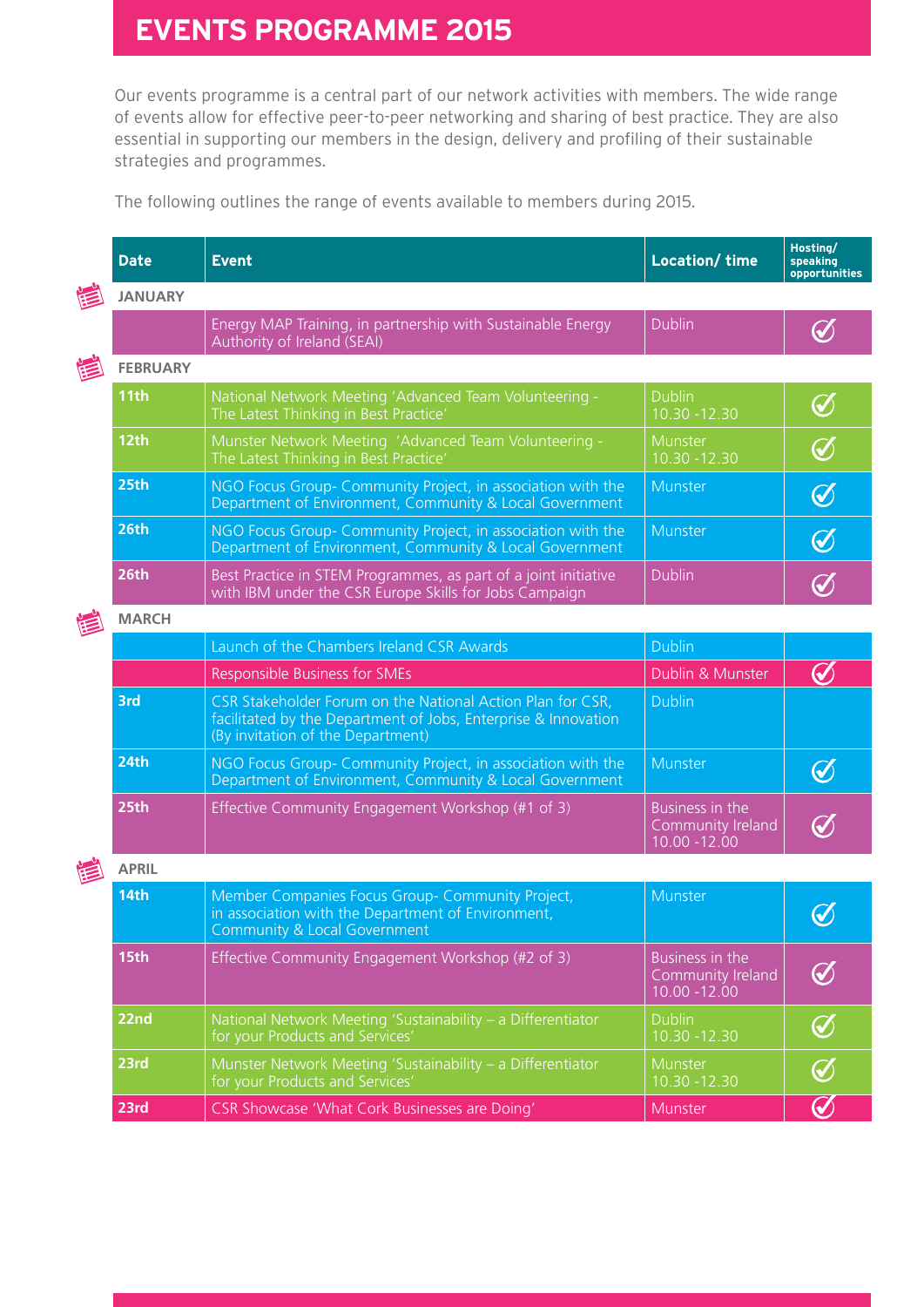### COLOUR CODE

**C** Flagship Event **C** Network Meeting Training Government Partnerships

|  | <b>Date</b>                      | <b>Event</b>                                                                                                                                                      | <b>Location/time</b>                                    | Hosting/<br>speaking<br>opportunities |  |  |
|--|----------------------------------|-------------------------------------------------------------------------------------------------------------------------------------------------------------------|---------------------------------------------------------|---------------------------------------|--|--|
|  | <b>MAY</b>                       |                                                                                                                                                                   |                                                         |                                       |  |  |
|  | 13th                             | Member CEO Exclusive Networking Event                                                                                                                             | <b>Dublin</b>                                           | ✔                                     |  |  |
|  | 13 <sub>th</sub>                 | Showcase of Community Impact                                                                                                                                      | <b>Dublin</b>                                           | ✓                                     |  |  |
|  | 21st                             | Change Management Tools to put your CR Strategy into Action                                                                                                       | Munster                                                 |                                       |  |  |
|  | <b>JUNE</b>                      |                                                                                                                                                                   |                                                         |                                       |  |  |
|  |                                  | The Business of Biodiversity                                                                                                                                      | <b>Dublin</b>                                           | $\bm{\mathcal{U}}$                    |  |  |
|  | 9th                              | CSR Stakeholder Forum on the National Action Plan for CSR,<br>facilitated by the Department of Jobs, Enterprise & Innovation<br>(By invitation of the Department) | <b>Dublin</b>                                           |                                       |  |  |
|  | 10th                             | Effective Community Engagement Workshop (#3 of 3)                                                                                                                 | Business in the<br>Community Ireland<br>$10.00 - 12.00$ | $\bigcirc$                            |  |  |
|  | 25th                             | Member Companies and NGO Focus Group- Community<br>Project, in association with the Department of Environment,<br><b>Community &amp; Local Government</b>         | Munster                                                 | $\bm{\mathcal{U}}$                    |  |  |
|  | No events during JULY and AUGUST |                                                                                                                                                                   |                                                         |                                       |  |  |
|  | <b>SEPTEMBER</b>                 |                                                                                                                                                                   |                                                         |                                       |  |  |
|  |                                  | <b>Chambers Ireland CSR Awards</b>                                                                                                                                | <b>Dublin</b>                                           |                                       |  |  |
|  | 8th                              | Sharing of Environmental Best Practice                                                                                                                            | <b>Dublin</b>                                           |                                       |  |  |
|  | <b>16th</b>                      | National Network Meeting 'The Business Case - How to Sustain<br>your Sustainability'                                                                              | <b>Dublin</b><br>10.30 - 12.30                          | $\bm{C}$                              |  |  |
|  | <b>17th</b>                      | Munster Network Meeting 'The Business Case - How to Sustain<br>your Sustainability                                                                                | Munster<br>10.30 - 12.30                                | $\bigcirc$                            |  |  |
|  | 22nd                             | CSR Stakeholder Forum on the National Action Plan for CSR,<br>facilitated by the Department of Jobs, Enterprise & Innovation<br>(By invitation of the Department) | <b>Dublin</b>                                           |                                       |  |  |
|  | <b>OCTOBER</b>                   |                                                                                                                                                                   |                                                         |                                       |  |  |
|  |                                  | Responsible Business Week                                                                                                                                         | Nationwide                                              |                                       |  |  |
|  |                                  | CEO Breakfast Forum and the Business Working Responsibly<br>Mark Presentation                                                                                     | <b>Dublin</b>                                           |                                       |  |  |
|  | <b>NOVEMBER</b>                  |                                                                                                                                                                   |                                                         |                                       |  |  |
|  | 5th                              | Change Management Tools to put your CR Strategy into Action                                                                                                       | Business in the<br>Community Ireland<br>$9.30 - 14.00$  |                                       |  |  |
|  | 24th                             | CSR Stakeholder Forum on the National Action Plan for CSR,<br>facilitated by the Department of Jobs, Enterprise & Innovation<br>(By invitation of the Department) | <b>Dublin</b>                                           |                                       |  |  |
|  | <b>DECEMBER</b>                  |                                                                                                                                                                   |                                                         |                                       |  |  |
|  | 9th                              | Annual Members Network Meeting 'International Expert in<br>Sustainable and Responsible Business Practice'                                                         | <b>Dublin</b>                                           |                                       |  |  |